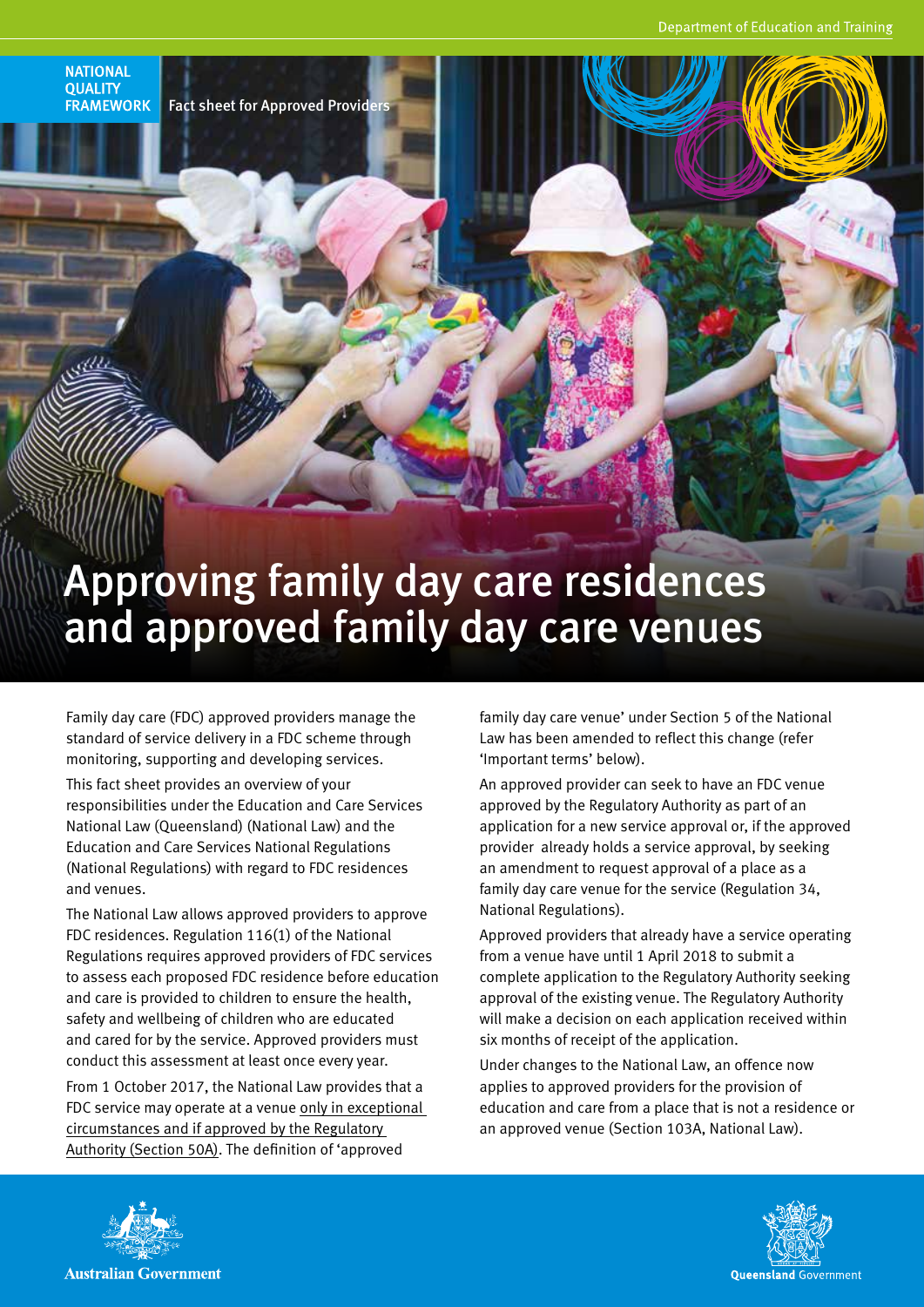## Children's safety, health and wellbeing is our priority

Section 3 of the National Law sets out the objectives and guiding principles of the National Quality Framework (NQF), including to:

- ensure that the safety, health and wellbeing of children, and the rights and best interests of the child are paramount, and
- improve the educational and developmental outcomes for children attending education and care services.

Approved providers must have these objectives and guiding principles as their key considerations when deciding if a residence is suitable for FDC. When deciding whether to approve a FDC venue, the Regulatory Authority will also have regard to these objectives and guiding principles.

## Important terms – Section 5 National Law

#### Is the building a residence or a venue?

A family day care residence means a residence at which a family day care educator educates and cares for children as part of a family day care service. Residence is defined in Section 5 of the National Law as 'the habitable area of a dwelling.'

An approved family day care venue means a place (other than a residence) approved under section 50A or 54(8A) of the National Law as a family day care venue for an

approved family day care service. That is, if education and care is mainly provided in a building, or part of a building, other than the habitable area of a dwelling (i.e. someone does not live in the house/building), then it is not a residence, and must be assessed as a venue.

It is important not to offer education and care services from a proposed venue unless the Regulatory Authority has approved the venue.

Approved providers should familiarise themselves with other important terms used in the National Law:

- an *education and care service premises* each part of a residence used to provide education and care to children as part of a family day care service or used to provide access to the part of the residence used to provide that education and care
- a *FDC service* an education and care service that is delivered through the use of 2 or more educators to provide education and care to children; and operates from 2 or more residences.

## Assessing whether a family day care residence is suitable

#### Your responsibilities under the National Law and Regulations

Under Regulation 116, the approved provider of a FDC service must conduct an assessment (including a risk assessment) of each proposed residence and each proposed FDC venue of the service before education and care of children is provided at the residence or venue

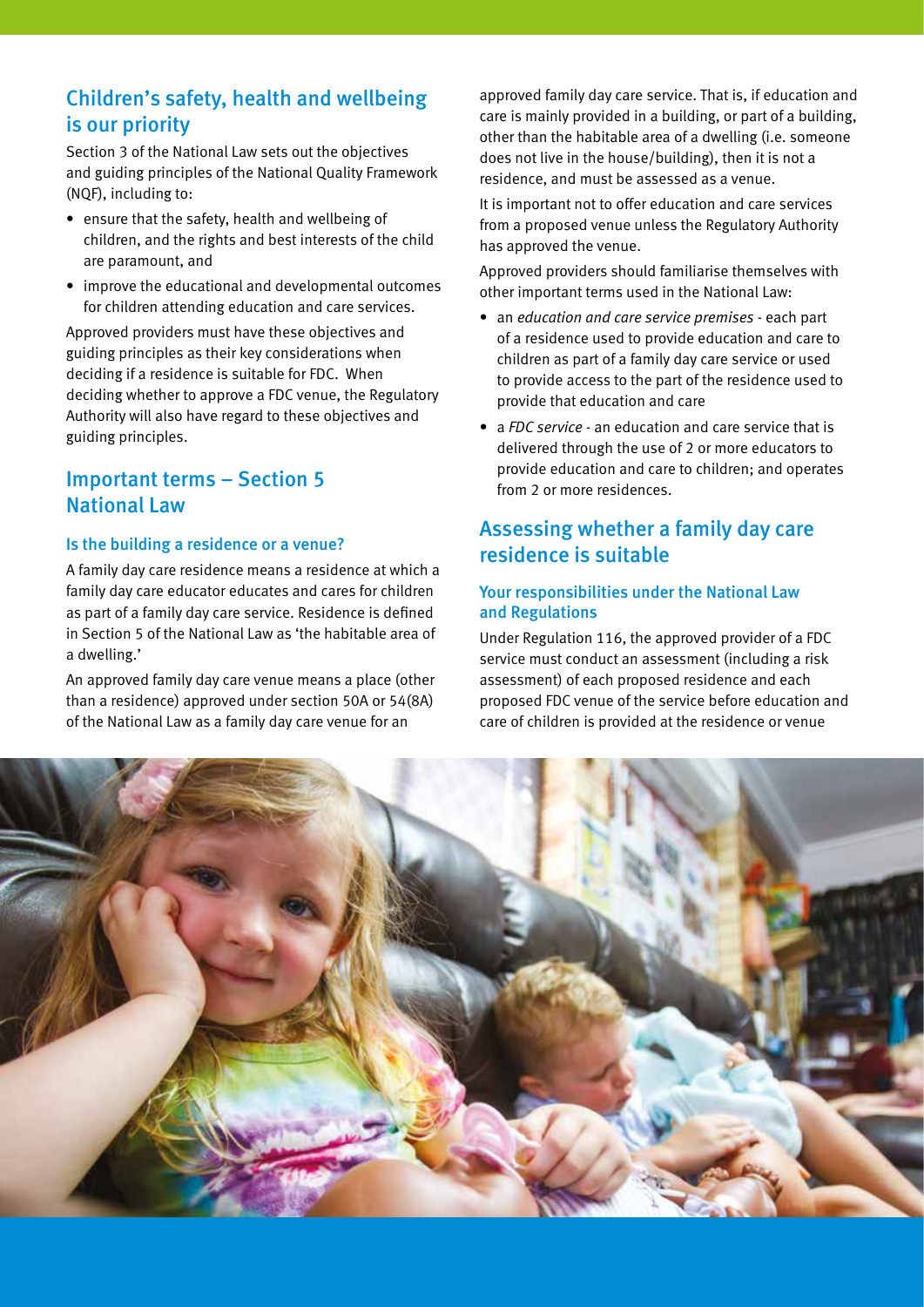as part of the service, to ensure that the health, safety and wellbeing of children being educated and cared for are protected.

After that, the approved provider must conduct assessments at least annually to ensure the health, safety and wellbeing of children being educated and cared for are protected.

#### Suitable areas in a residence

When deciding whether a residence is suitable, approved providers are encouraged to work with educators to ensure education and care is offered in the habitable areas of the residence - that is, the areas that are lived in. FDC aims to offer an education and care option in a secure and stimulating home environment.

That's why education and care should be provided in the areas of the house that people usually live in.

Providing education and care in areas such as a garage may not be appropriate, as this is not an area people usually live in.

## Deciding whether a family day care venue is suitable

#### The role of the regulatory authority

When deciding whether to approve a FDC venue, the regulatory authority will consider the suitability of the proposed FDC venue, including its location. The regulatory authority may request further information about the venue under Section 45 of the National Law.

If a FDC venue is approved, the location of the FDC venue will be stated on the FDC service approval certificate (Section 52(b)).

If the regulatory authority refuses an application for a FDC venue on the basis that it is not suitable as an FDC service, the regulatory authority will place a condition on the service approval indicating the proposed premises cannot be used as a venue to provide an FDC service.

#### Your responsibilities under the National Law and Regulations

As an approved provider, you need to:

- apply to the regulatory authority if you are seeking to operate a FDC service from a venue, either:
	- via an application for a new service approval if you are not currently approved to operate a service; or
	- if you already operate a service from a venue, you will need to submit a complete application to the Regulatory Authority seeking approval of the existing venue prior to 1 April 2018.
- if you already hold a service approval, seeking an amendment to the service approval to request approval of a place as a family day care venue for the service.
- conduct annual assessments (including risk assessments) of each approved FDC venue (Regulation 116)
- ensure the proposed venue is safe and suitable for the number and ages of children proposed
- ensure the proposed venue meets the requirements under the National Law and National Regulations
- consider the safety, health and wellbeing of children and the rights and best interests of the child as the most important within the objectives and guiding principles of the National Law
- ensure the proposed venue meets local planning, development and building laws (administered by the local authority)
- have a policy and procedure on the assessment, approval and re-assessment of approved family day care venues (Regulation169) that ensures the venues are suitable for the purpose of caring for children and do not compromise the safety, health and wellbeing of children
- include on a register the address of any residence or approved family day care venue and indicate whether it is a residence or a venue (Regulation 153)
- notify the regulatory authority of any proposed change to a family day care venue (this does not apply to a family day care residence) (Section 173(2)).

## Does the venue meet the requirements under the National Law?

The physical environment requirements for FDC venues outlined within the National Regulations include:

- Regulation 103 Premises, furniture and equipment to be safe, clean and in good repair
- Regulation 104 Fencing
- Regulation 105 Furniture, material and equipment
- Regulation 106 Laundry and Hygiene facilities
- Regulation  $107 -$  Indoor space requirements  $(3.25 \text{m}^2)$ per child)
- Regulation 108 Outdoor space requirements ( $7m^2$ per child)
- Regulation 109 Toilet and hygiene facilities
- Regulation 110 Ventilation and natural light.

An approved provider must assess and re-assess their FDC residences and venues to ensure the health, safety